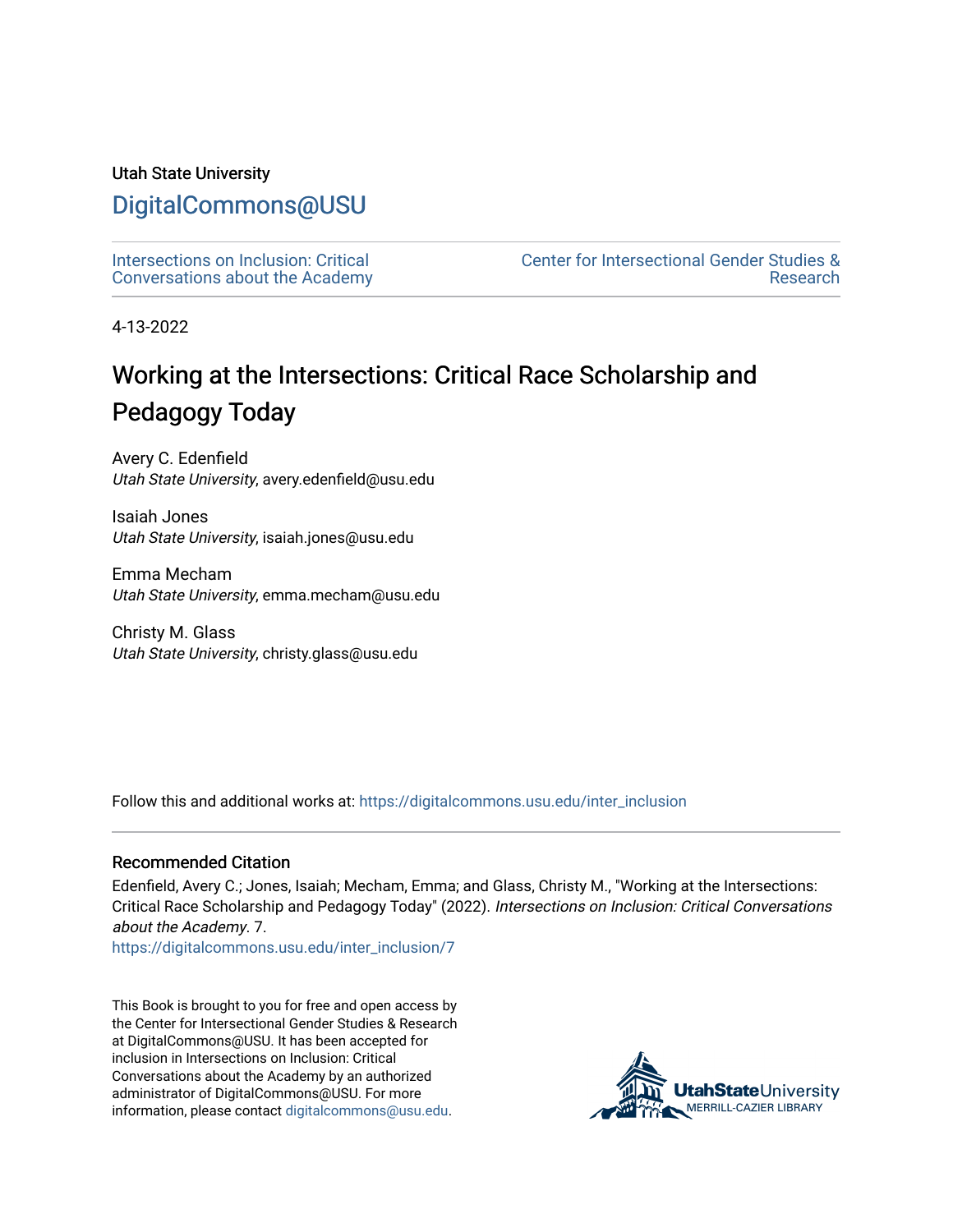

# **Working at the Intersections: Critical Race Scholarship and Pedagogy Today**

April 13, 2022

# **Panelist Recommendations**

### **Dr. Avery Edenfield, Associate Professor, Department of English**

- *Dr. Edenfield's faculty profile lists his relevant publications, research, and teaching interests:* <https://chass.usu.edu/english/directory/avery-edenfield>
- Alexander, J. J., & Edenfield, A. C. (2021). Health and wellness as resistance: Tactical folk medicine. *Technical Communication Quarterly*, *30*(3), 241-256. [https://www-tandfonline](https://www-tandfonline-com.dist.lib.usu.edu/doi/full/10.1080/10572252.2021.1930181)[com.dist.lib.usu.edu/doi/full/10.1080/10572252.2021.1930181](https://www-tandfonline-com.dist.lib.usu.edu/doi/full/10.1080/10572252.2021.1930181)

*He also recommends the following for additional learning:*

African American Policy Forum's YouTube channel: <https://www.youtube.com/user/aapolicyforum>

Bérubé, A. (2001). How gay stays white and what kind of white it stays. In B. B .Rasmussen, E. Klinenberg, I. J. Nexica, & M. Wray (Eds.), *The making and unmaking of whiteness* (pp. 234- 265). Duke University Press. [http://dist.lib.usu.edu/login?url=https://ebookcentral.proquest.com/lib/USU/detail.action?do](http://dist.lib.usu.edu/login?url=https://ebookcentral.proquest.com/lib/USU/detail.action?docID=1167548) [cID=1167548](http://dist.lib.usu.edu/login?url=https://ebookcentral.proquest.com/lib/USU/detail.action?docID=1167548)